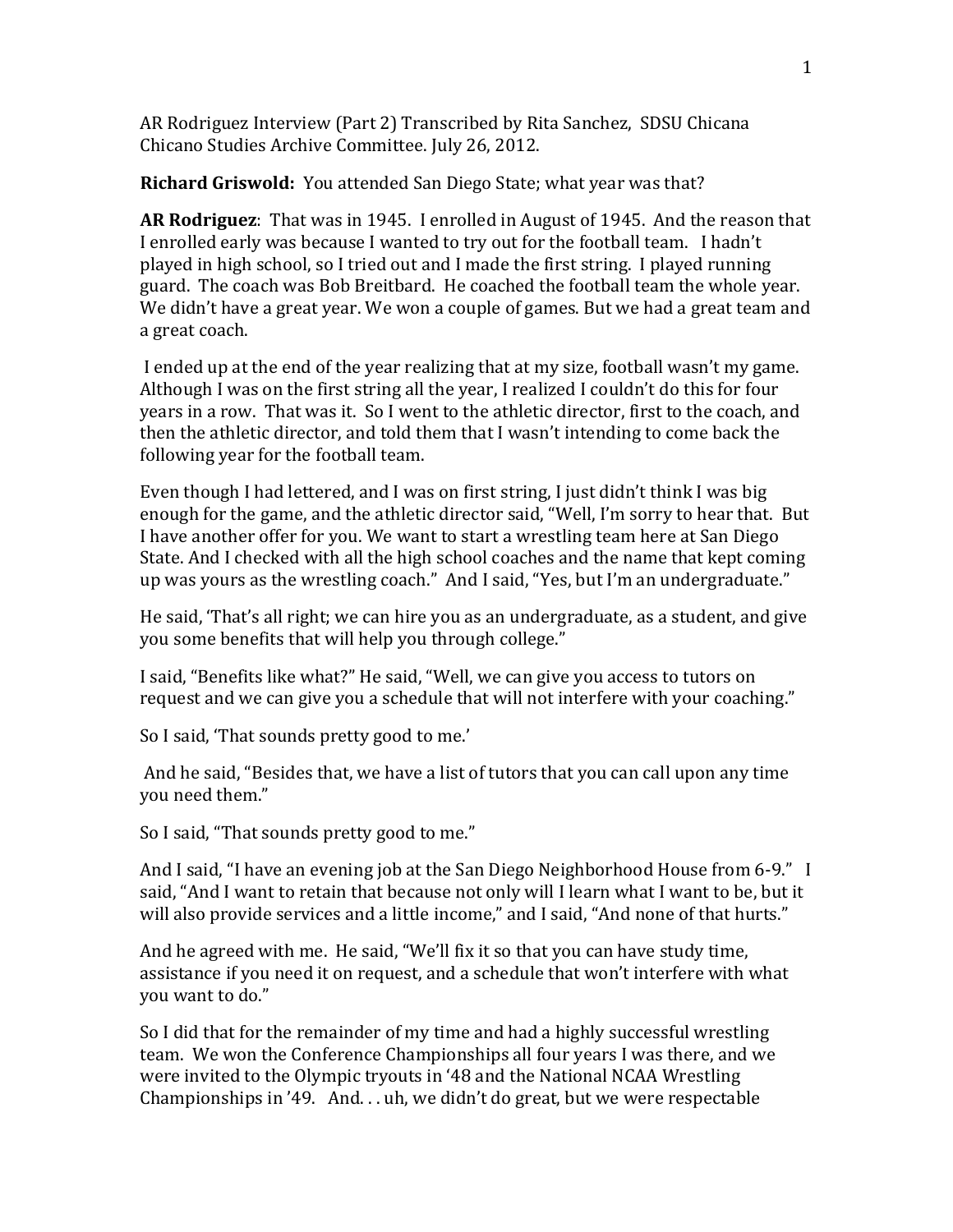And with the type of competition that we had in California, that was acceptable to me because we didn't have the type of wrestling challenges that they have in Iowa, Oklahoma, Illinois, and Pennsylvania. They're states where they had wrestling for years and years and have produced outstanding wrestling persons, and we just did not have the training or the competition during our year to come up to that level. But we were respectable. And they told us that.

In fact, not a few years ago, I received a note and an award, from Oklahoma State because of the wrestling team that we had here at San Diego State University and I received a trophy from them. It's supposed to be here at San Diego State, but nobody's been able to find it. I turned it over to the previous president to place it. They sent me a jacket from Oklahoma as an award for my contribution to wrestling at San Diego State and . . . so . . .

**Christy Rodriguez**: (His daughter interjects) The National Hall of Fame, Stillwater, Oklahoma."

**RG:** That's beautiful. That's quite a remembrance.

**AR**: To me, that rewarded all my effort and the salary wasn't bad. The salary was \$30 a month, but with my G.I. Bill, I was able to get married, have children, and still go on through the program.

**RG:** What did you major in while you were here?

**AR**: I majored in special education and when I graduated they wanted me to remain as a coach and I told them, "No."

I went to school to become a special ed teacher. And that's what I want to do. And immediately I had a job at Memorial Junior High School.

The principal there knew me. I was a student when he was principal there and he hired me; he applied for me to be on his staff, and I was there for four years and then the district invited me to be the visiting teacher for the district.

So I did that for about for five years and then the opportunity came for me to be the vice-principal at Gompers Junior High School, which was an experimental school headed by Dr. Stone. He developed a three teachers in a classroom, one an English teacher, a math teacher, and a social studies teacher, teaching for three periods, each one in their one hour period which they divided according to the needs.

And it worked good. And the interesting part is, my role was not just discipline, my role was community and parents of students who were in those classrooms who needed help. And so I got involved in the learning process as well as the disciplinary process. My daughter used to go over there and help me with some of the kids in reading and writing. And she's a natural. She really is. She has a tremendous talent for conveying information to people.

**RG**: So you graduated from college before you got married?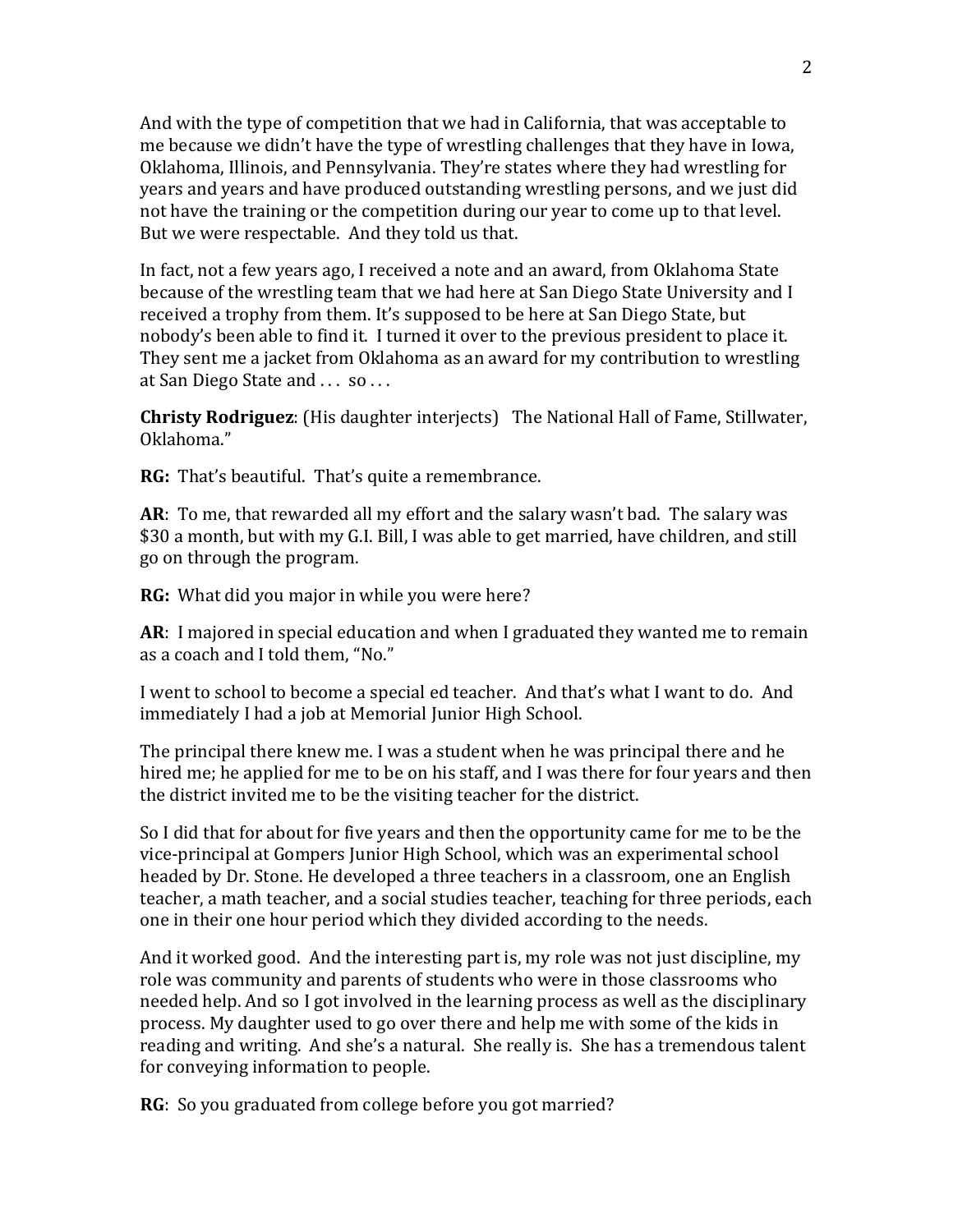**AR**: I got married in '48. July 18, 1948.

**RG**: Well, tell me the story again; I know you've said already, but for continuity, how you met your wife and how that went.

**AR:** When we first came to the United States I was living with my cousins and my aunt and my uncle on 15th and K. Across the street a young lady named Beatrice was born about 4 years after I got here. I was six, five years old, so I'm nine years older than she is. And we met and our families were close. And I went in the service after I grew up.

One day after I got out of the service I came back. I went to a party at the Guadalupe Church, and lo and behold, I saw Beatrice. She must have been about 15 years old at the time, or 16, maybe 16. And I saw her dance, and she was a whiz dancer. She and her sister used to do dancing, Mexican dances, and so dancing was natural to her. So I went and took lessons and learned how to dance at the Neighborhood House (chuckles). And I came back one day and asked her out to dance, and we've been dancing ever since. That was 82, 83 years ago, almost.

**AR's daughter**: No, no, not 83—62, 63.

**AR**, Oh, yes 63, yeah, okay.

**RG**: You went through the traditional courtship process of visiting the parents?

**AR**: Yes. Yes. Visiting the parents and they agreed to it. And then one day I got into an argument with the priest, and I still don't know what the argument was about. But apparently, he got all tied up about it because he called my in-laws and told them that I was the wrong person for their daughter, so my in-laws called it off.

Apparently, he was upset about it because he called my in-laws and said I was the wrong person for their daughter. So the in-laws called it off.

So Beatrice and I countered it by running off to Yuma. My *padrino*, Jose Ramirez, who—he and I stood together every Friday, and with a bunch of other guys who were at State at the same time, and he drove us to Yuma. We got married.

And when we got back. . . I said, "Why don't you go over to my in-laws and tell them what happened." So he did and my mother-in law and my father in-law got all upset. They came over and said, "Okay, you guys want to get married, but you have to go through the right process and we'll go to the church and get you married. So we did that. Two weeks later, on the  $18<sup>th</sup>$  of July, we got married. It was a church wedding with all those things. All in two weeks it got done. And it was a mess (laughs). It was a mess. We went off for a two-day honeymoon. I had to get back to classes.

**RG**: You were still going to San Diego State?

**AR**: Yes, I graduated the following year, in '49, in 48.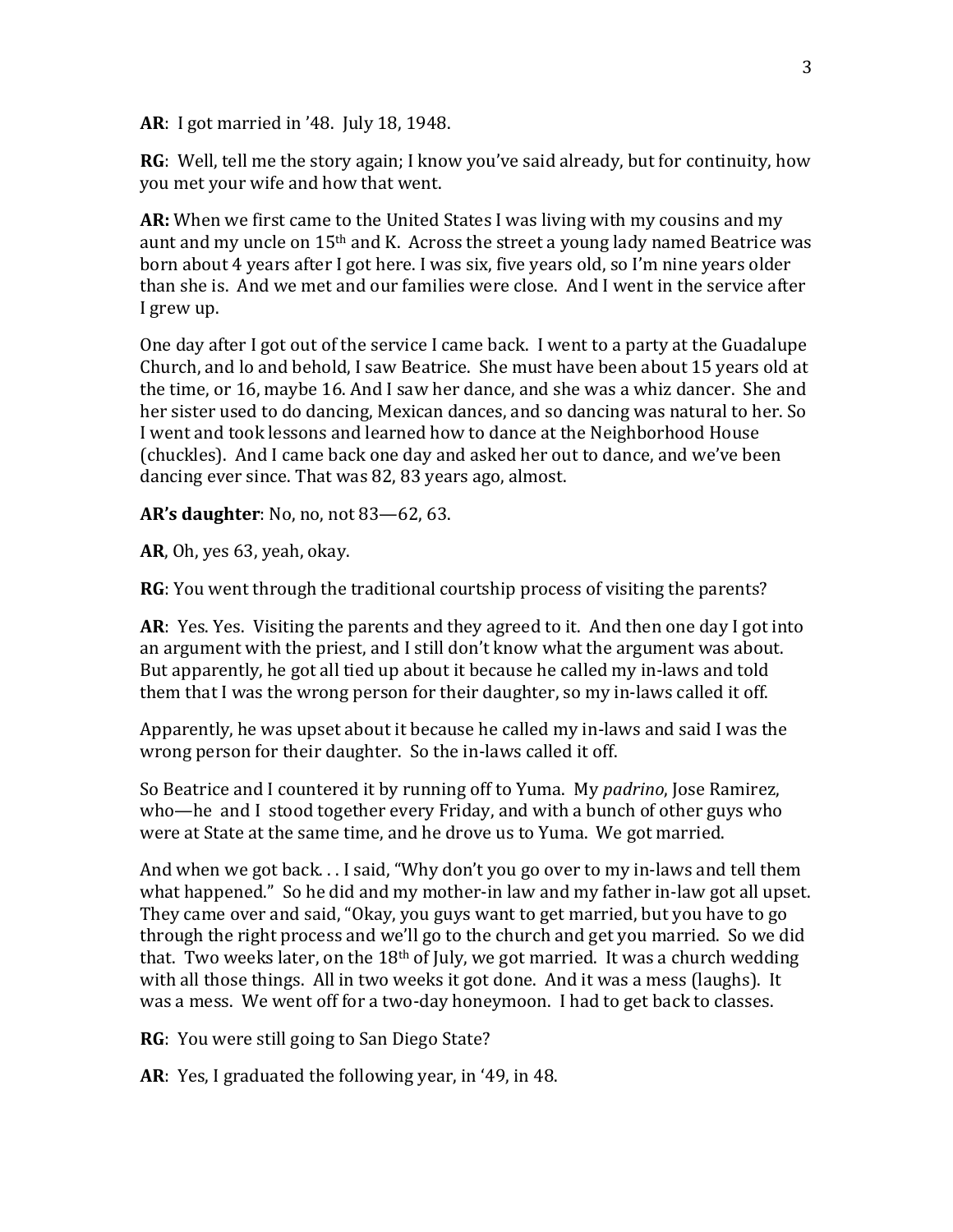We didn't have a place to stay. My sister had a bedroom so she gave us a bedroom for a couple of days and at that time I made arrangements out here at San Diego State to get an apartment over on midway. They had some apartments for vets. And we got into the right neighborhood because all of the other guys who were there some of them were part of my wrestling team—and some were not, but we were all vets and we were all on the fringe of poverty. But we made it work.

About four months later my mother-in-law bought some apartments over on 24th and K. And she said she would you like for us to manage it. [To his daughter, Christy]: "So that's where you were raised; right there on 24th and K Street."

**RG**: So your first child was Christy?

**AR:** Christy was my first child. And I have a son, 28—27,28, or 57, 58. (laughs).

**Christy**. (laughs) 58.

**RG**: What's his name?

**Chris**. Rodrigo. Rodrigo Rodriguez.

**RG**: So you had your family started and were teaching at Memorial Junior High?

**AR**: But don't forget by that time I started teaching at Memorial Junior High, I had special-ed classes. And I really enjoyed working with those kids—and some of them made it out of that—quite a few made it out of that—and became regular students and some of them have achieved. Jim Estrada. You know Jim Estrada? He has a national program for writers.

**Chris**: Isn't it a Marketing firm?

**AR**: Yes. He was one of those.

**RG**. In those days, as probably happens now, they put a lot of Hispano kids, Chicano kids, who couldn't speak English into special-ed. Was that the case then?

**AR**: I used to have a special-ed program where I had two or three kids who would come and read with me for me 15 minutes before school, 15 minutes during lunch time, and 15 minutes after school. Those who followed through made it into the regular programs, every one of them. In fact, one of them became a librarian that I met many years later in a library program at one of the community colleges when I was doing a review of their program. He came up to me and said, "Do you remember me?" And I said, "You didn't look like you look today, did you?" He said, "No." Then he reminded me of that. I said, "Yeah, I remember who you were."

**Christy**: At that time though, during those years, didn't they arbitrarily place a lot of children of color, Latinos . . .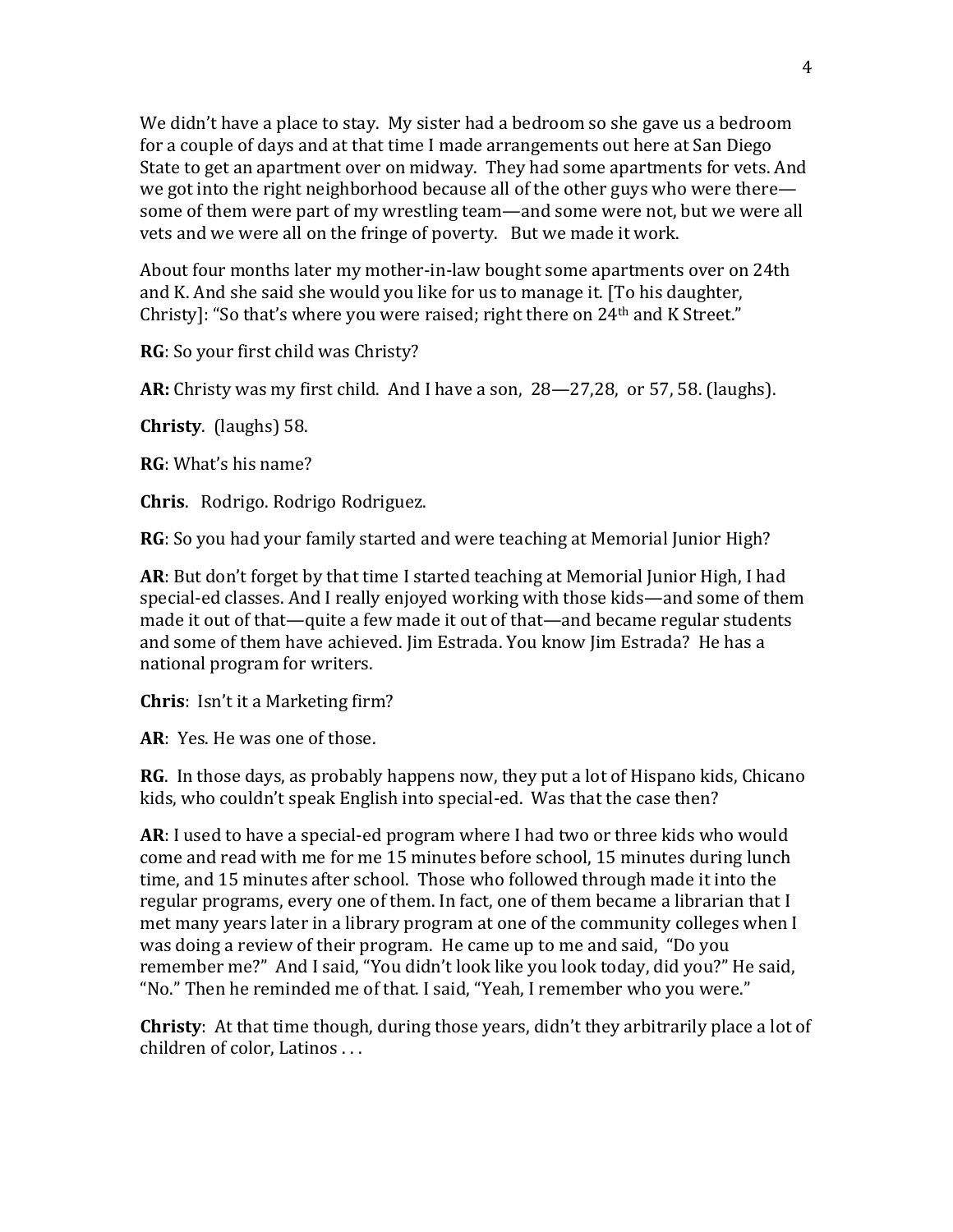**AR**: Especially Latinos. They would put them in a slow-learning program because whoever the evaluators—they had a concept that because they didn't speak well, that they must be retarded. And I got a lot of those out of those classrooms.

One way I used to get them out of the classrooms, I used to talk to their parents and have the parents insist that they read and write at home. And I said, 'If you don't do it, this child is not going to succeed in school. You have a responsibility."

And the parents bought it. I would not argue with them. I would just tell them, 'Hey, this kid has potential.' But you can tell which kids are bright-eyed and who listen and respond to questions. You could tell that they had natural intelligence. They just needed the skills.

And I tried to get the parents to say they had a responsibility to help these kids, to give them the skills, to give them the drive, give them the time to do that. Because when they come home they put them to work doing whatever it is that they needed to do. And that wasn't bad for the kids. But what was bad was it wasn't meeting what they needed most at that time if they wanted the kids to be competitive in education.

**RG:** That sounds like a really time-consuming job, visiting all the parents.

**AR:** Well I didn't visit them all. I just selected the ones who I thought could need it and would need it. And being a visiting teacher, in one period a day instead of the classroom, I used that time to do that. But I also took care of the truant kids.

**Chris**. Why did you have me tested outside of the schools? Was it with Mr. Wick? You had me tested outside of the schools.

**AR**: Yes Mr. Wick. That's right, because I wanted to know her natural intelligence. And he said, 'This one's a whiz." And I said, "Yeah."

**Chris**: Was that because you didn't trust the school district to do it appropriately?

**AR:** Yeah.

**Ricardo**: So then, at what point did you—what happened after you had your job at Memorial? Where did you go from there?

**AR:** One of the men, Mr. Wilbur Hammersly had been a teacher at Memorial when I was there. And he became the head of the guidance department in charge of the visiting teachers who handled problem kids in schools. So when he got that job he called me and said, 'I got the job for you. You've been doing it all along.

So he told me what he wanted me to do. I said, "I'll do that." So I went to the district office. I spent five years with them. I worked primarily at seven schools: three elementary, two junior, and senior high schools. And I did that on call. I would meet with the principal and tell him how I worked.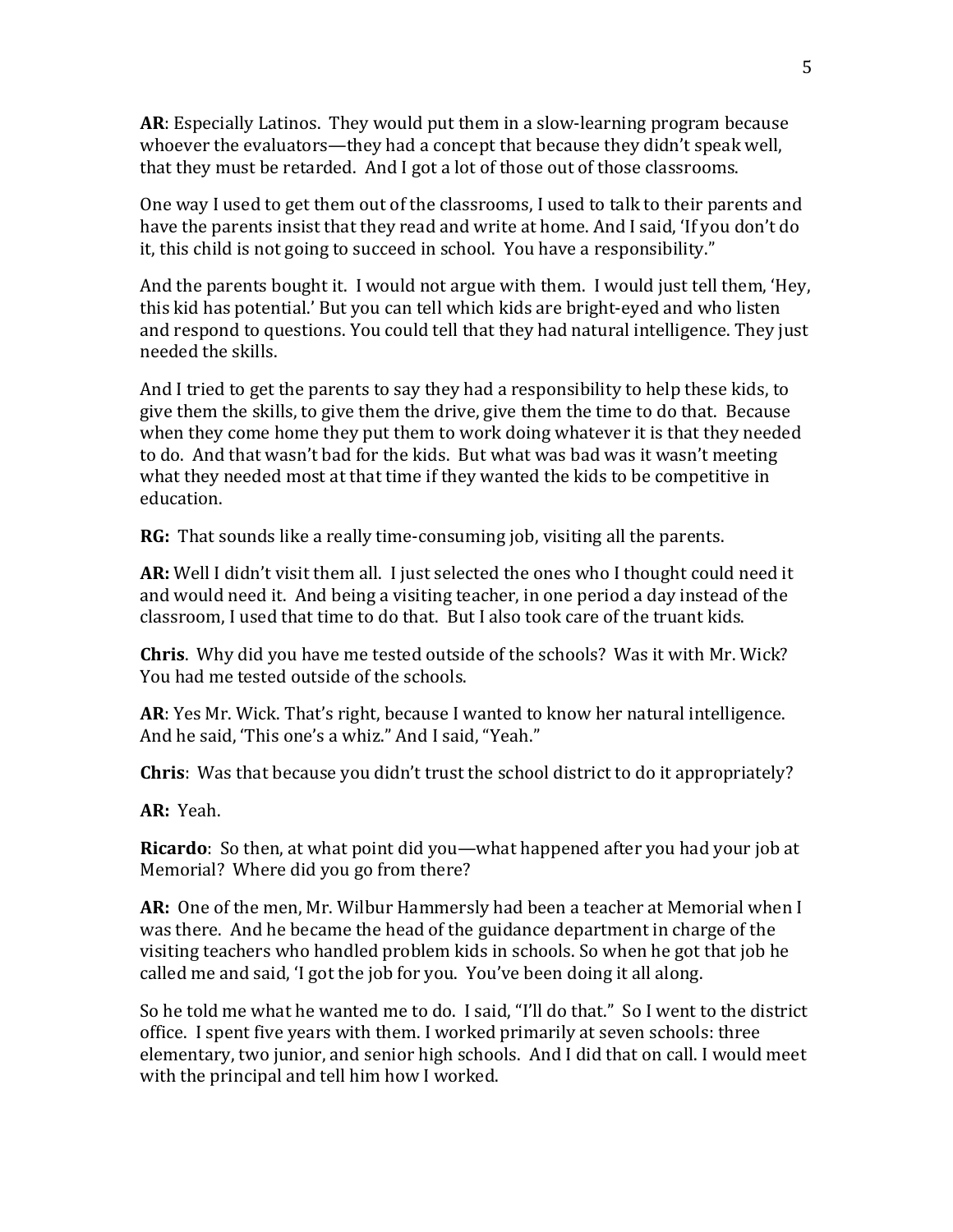He said, "I need someone—when you call me, I want a detailed report on each kid. So when I follow up with their parents and with them I want to know exactly what it is that I have to do based on the needs as identified by teachers." But I wouldn't just accept the teacher's writings; I would sit down with the teacher and ask them faceto-face because sometimes they were reluctant to write down what their fears were.

And they had more information but they didn't know what to do with it. So that's how I got my training really. I got to learn how to deal with kids; I learned how to deal with parents; and I learned how to get the parents involved and be a help rather than a hindrance.

**RG**. So from there what was your next job after that one?

**AR**: One day I got a phone call from Jack Stone who was the principal of Gompers. He said, "I heard how you've been working with kids. I'd like for you to come to Gompers as my vice-principal." So I accepted that position. And he made the contact with the superintendent to have me transferred to his school as the vice-principal, but soon after I got here he left. Max Miller became the principal. Well Max and I had known each other for years so the transfer wasn't easy because he was following up with the same thing that Jack Stone did. I went over there.

So I followed—my program there at Gompers was different than a traditional school because they had English, social studies, and math teachers teaching ninety kids. Each one taking one hour, supposedly one hour, but they divided it up depending on their personal needs—the other teachers would become their helpers. And it was working really good. And one of the things that I had to do was take those kids who were not doing well and work with their parents as the vice-principal.

It wasn't the traditional problem kids—which I liked very much—because I had a chance to work with parents, I got a chance to work with kids, and then handle the problems. And the problems were not too hard to handle if you know what you're doing. But the other stuff I liked. I liked working with the parents and I liked working with the kids. And t worked really well. And then the principal, three or four years later, got caught in the bathroom with another male and so he got fired, of course. And then Bob Ford, who was an old time friend of mine, a Stanford graduate, and an outstanding football player, he became the principal—and then Max Miller, who was a really outstanding guy, as a principal.

**Christy:** Why were you not being considered for principal?

**AR Rodriguez:** There wasn't a Hispanic principal in all those years. I became the first one. Soon after Bob Ford left, I got a call from the superintendent. He said, "I 'd like for you to become the principal"—not of Gompers, he wanted me to be at Wright Brothers, which was right next door—a junior and senior high school.

So I kept the principalship but before I got sucked in on Monday, by Friday I got a phone call from Wilson Riles, who was assistant superintendent of schools in California. He said, "I would like you to come to Sacramento and help establish a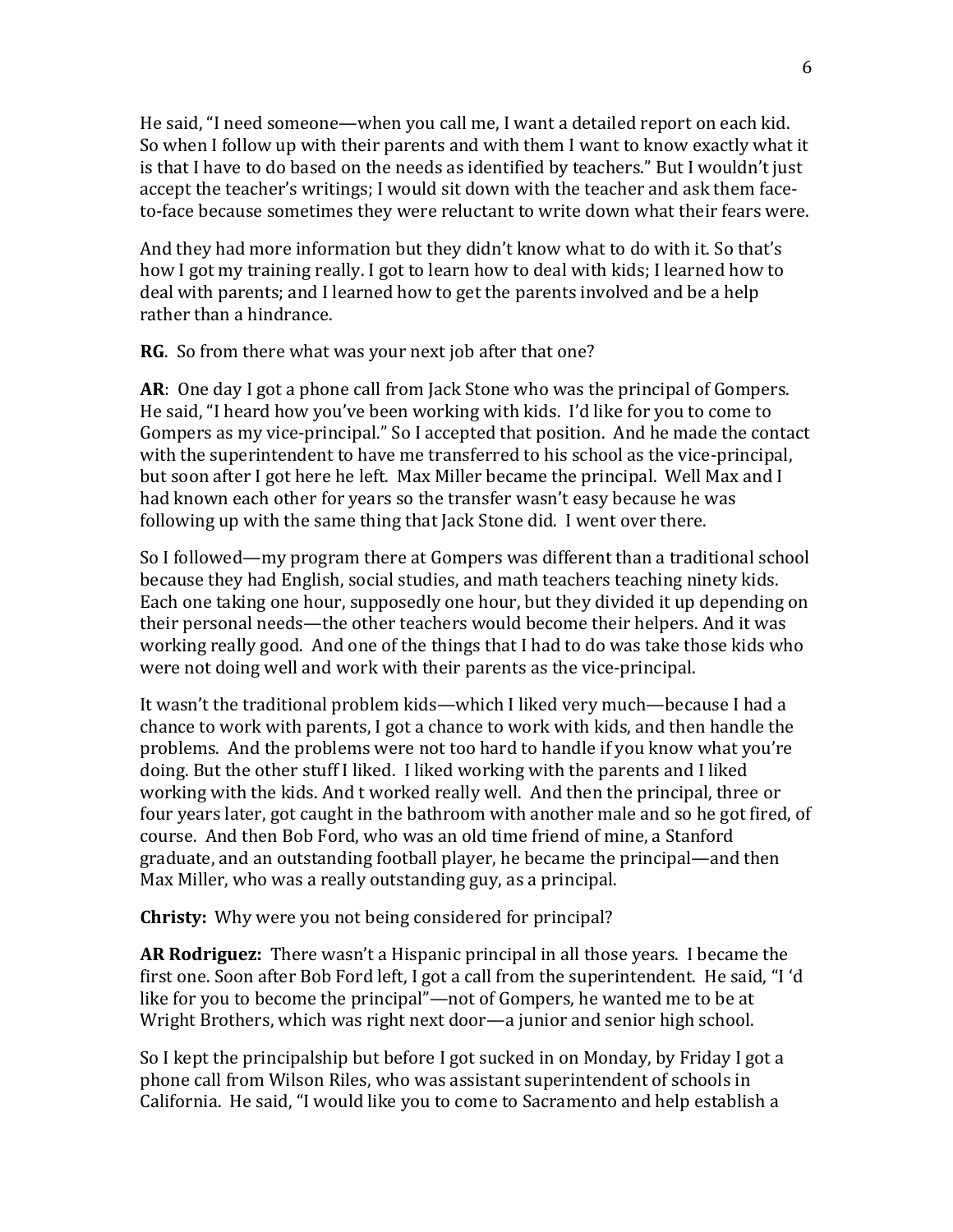trouble shooting program for the state." He would call it the ---Bureau of Intergroup Relations. I asked, "What do you do there?" He said, "I'll tell you what the problems are and you work out how to do it." It sounded pretty good to me, so I said, "Okay." So I went there about two months before they made it official. They have to go through processing, budgeting, to establish a new bureau.

**RG**: Was that in 1965?

**AR**. It was '66.

**Christy**: Why did it take you so long to become—how long did it take you to be offered a principalship?

**AR:** About 15 years**.**

**Christy:** So you were eligible for about fifteen years? Were you overlooked?

**AR**: Yes. Overlooked. But that was not uncommon in those days. You see, I became the first principal in San Diego.

**Christy**: Latino principal.

**AR**: Yes, Latino principal. After me came Herb Ybarra, and a couple of others. But I was the first one.

**Christy:** Were there any Black principals?

**AR**: No. In fact, I was appointed principal before the Black principal was appointed. About a week after I was appointed they appointed a Black elementary school principal.

San Diego was strictly a racist town. It really was. It changed a lot soon after that, but up until that time—one of the things that helped me was that. . . hmm, what's his name. . . I got a memory block---uh, the minister—George Smith. George Smith came to me and . . .

I had just run for the Assembly and I didn't make it. He came to me and he said, "I would like to run for the school board. Will you help me? I said, '"George, I will help you." I knew George. He and I had become friends. I said, "I will help you, but you have to do what I tell you. He said, "Okay, what do I have to do?"

The first thing I said is, "I don't want your picture to come out in the paper until it's the right time. We're going to make some signs, all over the city—George Walker Smith For School Board—San Diego City School Board." So we made thirty signs and put them all over the city. And he said, "How are we going to do publicity?" I said, "Don't' worry, I'll work it out,'" and so I worked it out with the guy from the Union Tribune."

I said, "If you don't mind I would like George Smith's picture not to come out until the last day." And that was fine. "Are you willing to do that?" "Yes, we'll do that for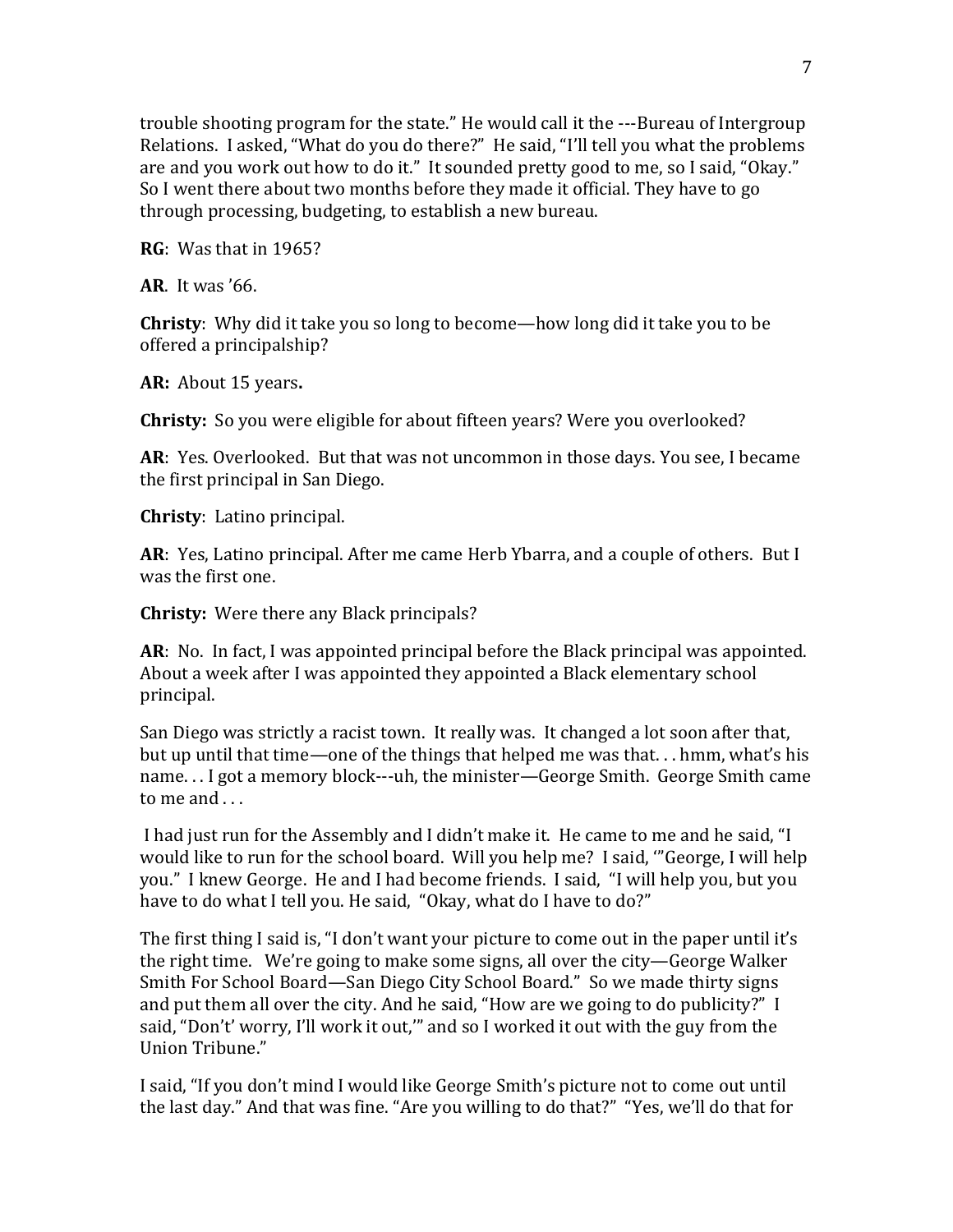you." So that's when . . .and George Smith won by 410 votes. He still reminds me that it was by only 410 votes. But he won. And then before long it he was the state school board president. And then he became the national school board president.

**RG:** You said San Diego was a racist city. Can you remember any experiences you had that showed that kind of racism?

**AR**: Well yeah, I worked with two other fellows who established the Urban League here in San Diego. And we made contact with and got Percy Steele to come and be president of the Urban League in San Diego. Then later, I became state president of the Urban League. I was involved in a lot of those things. I think most of those are written in my book.

**RG**: Okay, so you were working as a consultant in Sacramento for the Department of Education and then what happened to get you the appointment in Washington, D.C.?

**AR**: The first thing that happened I was at a conference—I think it was Oakland, I'm not sure. It could have been San Francisco, but I think it was Oakland. The conference brought in the Secretary of Education. And I made some remarks about some of the problems in California relative to intergroup relations and then the Secretary took offense at what I said, so he made some disparaging remarks about me—not about me, but about what I said, and fortunately I chose not to answer him, but everybody else in the place answered the Secretary, and took my side. And before I knew it, a few weeks later, the Secretary was gone. He had gone to another position. I thought maybe it was my fault. So I called up and they said, No, no." He had gotten offered a judgeship that he couldn't refuse. And so I felt okay.

Then I got invited to a conference by Harold Hunt, who was the president's [President Johnson's] point man in education. And so I went to the conference and from then on, he and I became friends. And the next thing, one thing led to another, and I get a call to come back to Washington to set up the office for Mexican American Affairs.

That was President Johnson's concept because he had been a teacher in Texas and thought all the problems related to language should be aimed at the Mexican American, because that was his primary interest. He was a Texan and that was his interest. And after being there for a while and. . . I haven't been in Florida; I haven't been in New York; and hadn't been to other states, I began to realize it wasn't a Mexican American problem; it was a problem of the Spanish-speaking in the country. With the President's permission I had it changed from the Office of Mexican American to the office of Spanish Speaking Affairs. That's when he and I became closer. In other words, he could phone me and it would not embarrass anybody in the office. And I got a phone call one day about . . .

They were transferring some land that had been part of the compromise between the United States and Mexico. And so he was transferring the land back to Mexico. And he wanted me to be a part of the committee that did it. So I got a medal...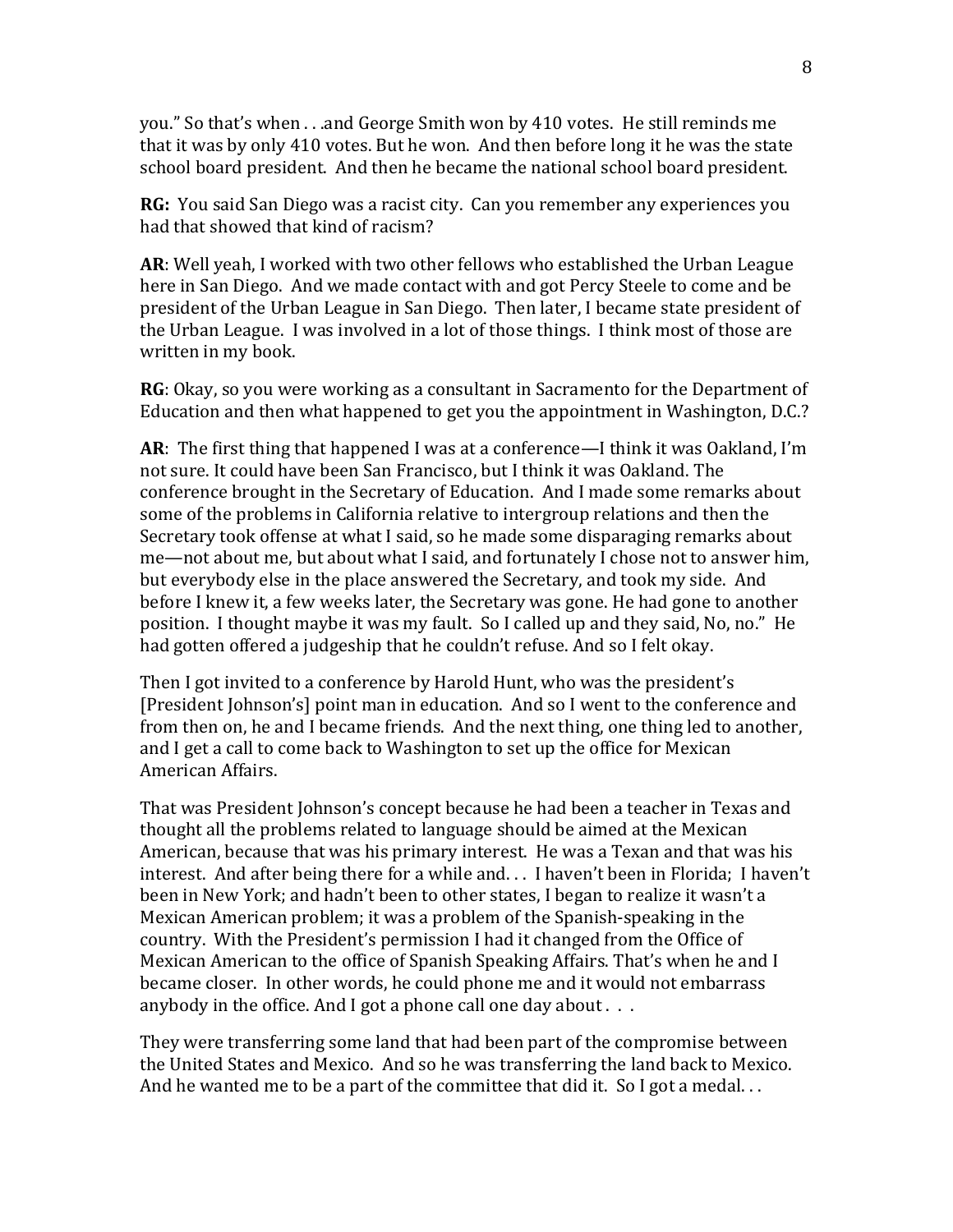**RG:** The Chamisal I think.

**AR**: Yes. Chamisal. Exactly. And so I received that from him. That's one of the things you guys are going to get.

**RG:** So all this was in 1968, '67?

**AR:** Yes. Yes.

**RG:** The last time you mentioned you participated in the Walk Out, a little bit more of that.

**AR:** That was before this. I was invited to a conference in Albuquerque, New Mexico. The conference was EEOC who was going to come in and tell us how they were performing for the Spanish speaking.

**RG:** This was in about 1966?

**AR**. 1967. And so a whole group us were invited there for the nation, and I got there on a Saturday evening or something like that and I went to where the meeting was supposed to meet some of the fellows who were there or who had recently arrived and I went and sat down and talked.

Then somebody came and told us that the head of EEOC, Franklin D. Roosevelt Jr. was not coming and he was sending the new commissioner over who had just been transferred from the Department of Interior to that and he knew nothing about the program.

So everyone got upset about it. Everybody was leaving their jobs to come over there, and travel, mostly on their own money to Albuquerque--and some of the people came over the next day to say—We got together the next day—this is Sunday now, and the meeting was Monday—and said, "What are we going to do now?"

I said, "Well, I think we're going to let them know we're disgusted with what they've done and the attention we have given to leave our work or jobs, or businesses to meet for what? This person here has no authority, has no experience, no knowledge, what can we learn?"

Well, I said, "I think they need to learn something. We need to tell them how important our jobs are and how disgusted we are with their disregard for our responsibilities. We need to let them know in no uncertain terms, and then walk out and let their bosses know this." So that's what we did. We all agreed to do this and we did It as a group.

**RG:** And you were kind of the spearhead person of the group?

**AR**: El Hablador (laughs).

**RG:** El Hablador, okay.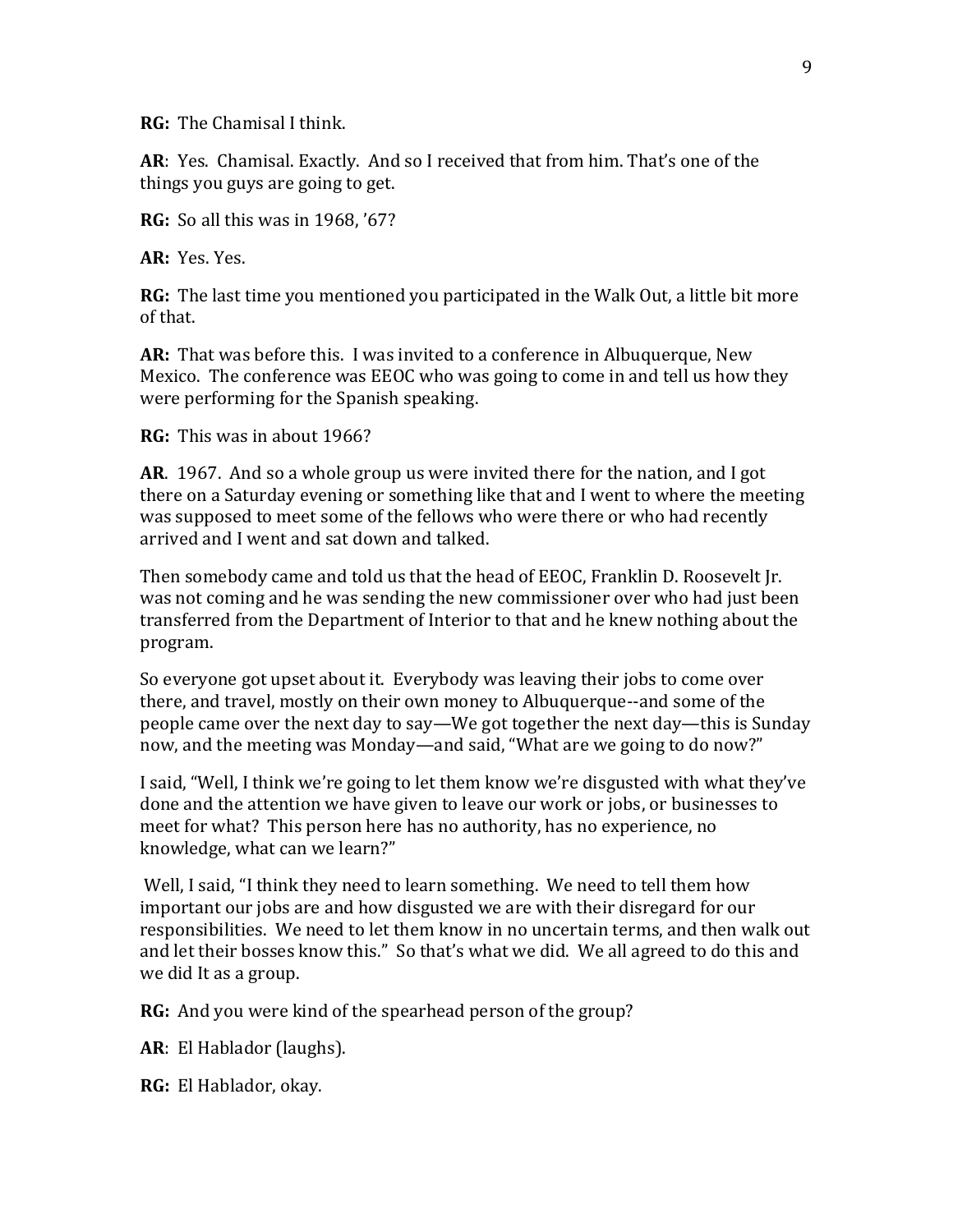**Christy:** Did Charlie Erikson set up the media coverage?

**AR**: Charlie Erickson, who married a Hispanic girl who was bilingual, was there as one of the invitees—Charlie and I had worked together on a lot of activities in Southern California—and so I said, "Charlie, what can we do with the media about this?" He said, I'll call them up and tell them."

I said, "Will that do it?' He said, "Well, maybe not." He said, "I'll tell you what, I'll visit with each one of them." And so he did. I think I wrote about this in my book. He went to one and they said, "Well, we don't know anything about this." And he said, "Well the other person is going to be there. And the newspapers and the photographers are going to be there and the television stations." Before long, everybody was going to be there because the other guy was going to be there. And Charlie worked that good. He used to work for the *L.A. Times.* He knew the media.

**RG**: The media was there when everybody walked out?

**AR:** So the media was there and photographs were taken.

**RG:** So what was the response?

**AR:** The response to that was anger by the President that this happened.

**RG:** This was President Johnson, right?

**AR.** Yes. He told Harold Hunt to get the group of us together in Washington. And he did. And from that they established a walk out program. And one of the persons who was there had contact with people in Tijuana and he got them to make a lot of little *Juaraches* and saying with a sign, "We Walked Out."

We had an evening meeting in L.A. of all the people who had been there and walked out and invited some people from out of town, but very few people from out of town came. And when we got there everybody got their j*uaraches* and it made an impression and when we went to Washington, everybody wore their *juaraches.*

And it made an impression. It wasn't a great thing to do but what we wanted to do was to impress on the people whose responsibility it was to give us programs that we needed.

**RG:** Do you think that experience was what led to your appointment by President Johnson to the OEO?

**AR**: I think so. I think that's what led the president to have me come to Washington and to the EEOC.

**RG:** Yes, EEOC, not OEO.

**AR:** And when I went to Washington Harold Hunt asked, "What do you think the major problem is?" I said, 'The major problem is schools and learning. And our kids are not learning." And I said, "The reason they're not learning is not because they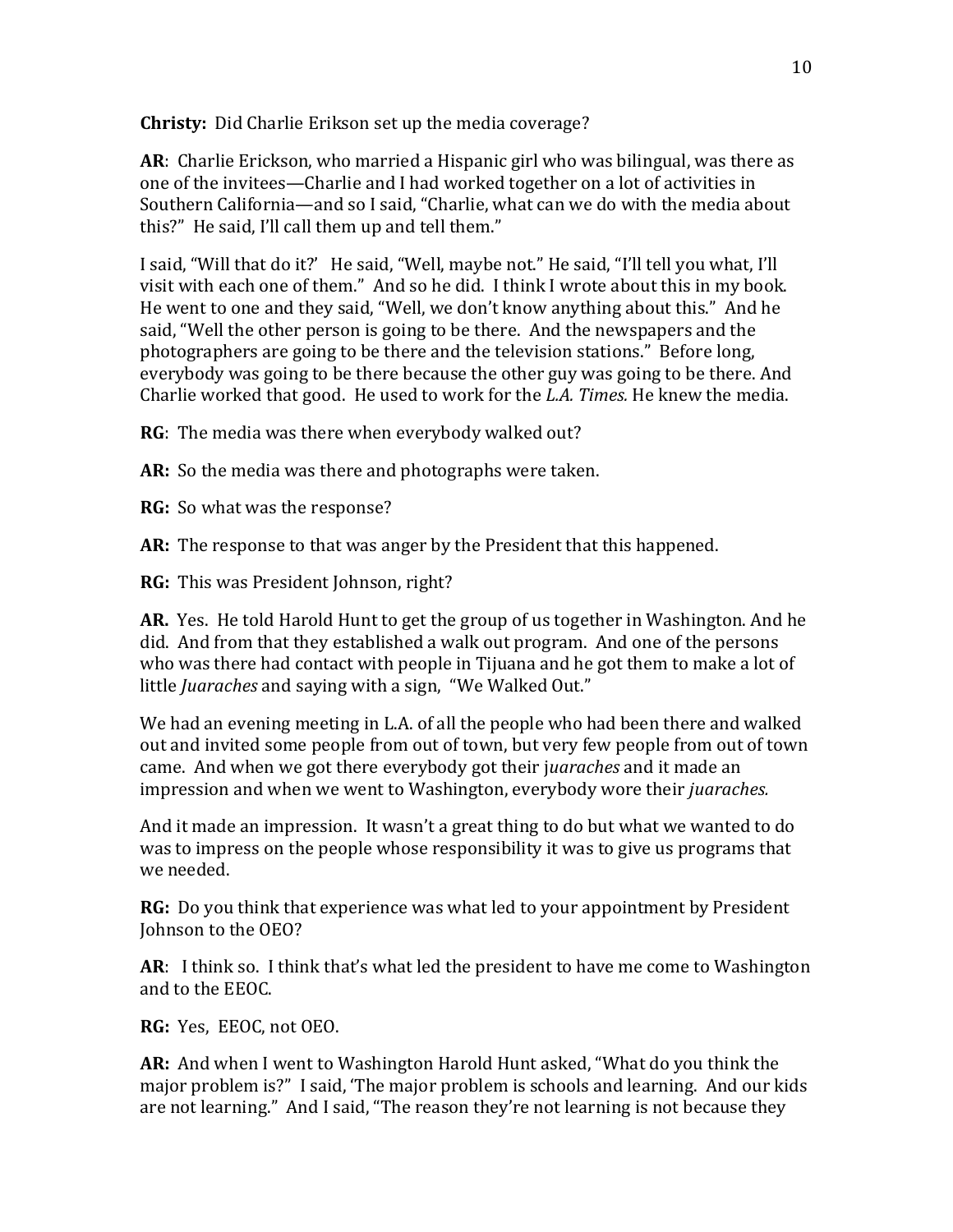can't learn. The reason is that we don't know how to teach them. And I think we have to develop a program."

He said, "What will we call it? What shall we name it? What kind of program?" I said, "What about a Bilingual Program?" He said, "Fine." I said, "You know that Canada has had a bilingual program for years. They had a problem with the French, the Indians, and now the Latin Americans." And I said, "And we can learn from them." So they said, "Okay."

So I went to Canada. And I talked to the people there, looked around, and saw what they were doing, got some ideas there, came back, and said, "Now What?" He said, "Let's get together a program. Bring people together take them around to these places and we'll select them, get them to see what the problems are, and then bring them back, and set up a program." He said, "Who's going to head it?" I said, "I don't know. Not me. My program is to organize it."

**RG**: So AR, you were the Assistant Commissioner for the Department of Education and you traveled all over. And then at what point did you move on to—can you describe your being appointed as President of East L.A. College? How did that happen?

**AR:** It happened—this was just before Mr. Nixon was going to run for office again. And I got feelers from his office about doing some photo with the President as some campaign literature. Having been a Democrat all my life—although he did appoint me to Secretary of Education—I didn't feel I owed it to him because I was in line for it before he became president. And I said to myself, "I'm not going to do that." Having been director of the Democratic Party here in San Diego County, I said, "I'm not going to do a back flip." So I started looking around. I found that Los Angeles had four community college president vacancies. So I applied. I got visits from the L.A. Community College District. And I told them my experience and they said, "Gee, that sounds pretty good." I said, "Well, I'd like to be considered."

I had a couple of fellows who worked for me who had been in the Community College District in L. A. So I sent them to LA. I said, "Look around and see what it is I have to do." So they came back and gave me a pretty good report of what I had to do. So I did it. And, lo and behold, when the time came for selection I was one of the four to be considered. And they interviewed all four of us. And at the end, I came out on top.

**RG:** This was in 1973, more or less.

**AR.** Yes. 1973.

**Christy**: Didn't you, after the photos of the White House, did you not tell the Nixon Committee to Re-elect the President that you would not use them?

**AR**: I told them that I was not a supporter of the president's election. I respected what he did, but I did not support the president's positions--which I did not.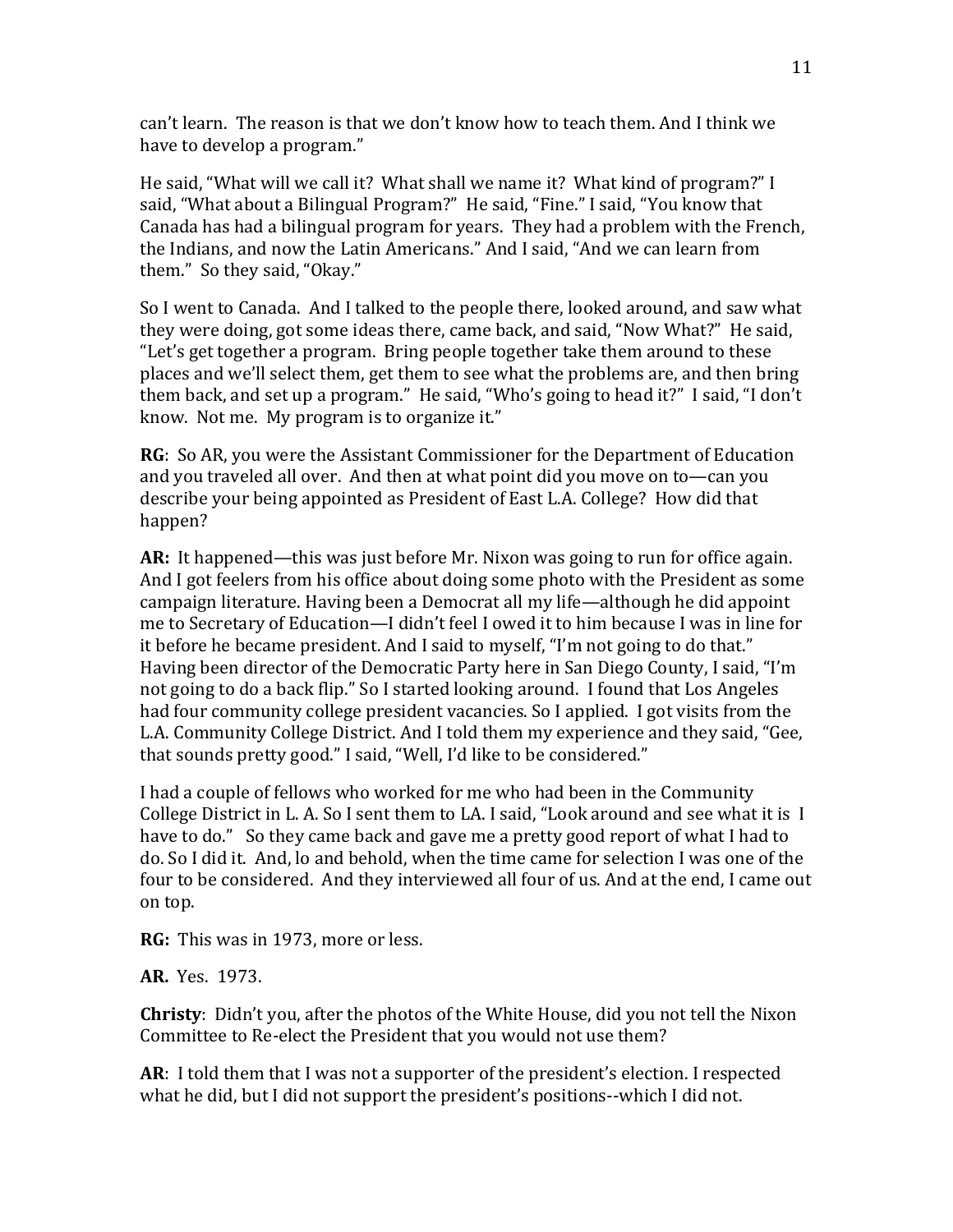**Ricardo:** Lucky for you cause the Watergate Scandal was coming up.

**AR:** I didn't know that at the time.

**Christy:** But he was very revengeful.

**RG:** Nixon was? What happened?

**AR**: Nothing.

**Christy**: Weren't there tax audits?

**AR**: Yes. I wasn't afraid of the audits cause I knew that I was clean. Unless, they created something and then they'd have a fight.

**RG:** The last time we talked about the East L.A. president position, you really enjoyed that. Tell us more about that being president of that college.

**AR:** That was one of the most enjoyable times I had being president of that college. The people there were just fantastic. The Japanese community just loved me and so did the African Americans, as did the Chinese. I was even asked to go visit the Keps, and I didn't go, you know, because I didn't have the time. Being a college president you don't have a lot of time—at least not in East L.A. I was being asked to do a whole lot of things—I was on a whole lot of committees. Some of those committees only became names. You don't have the time to do all you are asked to do. There's only twenty-four hours in a day. And you've got to sleep at least eight.

**RG:** And then you've got your family. They had moved to Washington and now they were back in L.A.

**AR:** Yes. My family's been great for me. Without them I couldn't do anything.

**RG:** So what would you say were some of the most important programs that you saw developed when you were president there?

**AR**: In East L.A.?

**Christy:** The Foundation?

**AR**: The Art Gallery probably was one of the most impressive things that we did. It was a tremendous art gallery. We had an art director who just loved the Hispanics. And the community loved the artwork.

**RG**: Was it Mexican art or Chicano art?

**AR:** Everything. Everything. The whole works. And then we had the L.A. Art Museum who always supported what we were doing. We became a kind of an offshoot of them. We had a tremendous health program there. We had a nursing program there just—just as big as it could be—and good candidates for it. We had an athletic program; we became state champs one year; in 75 we became state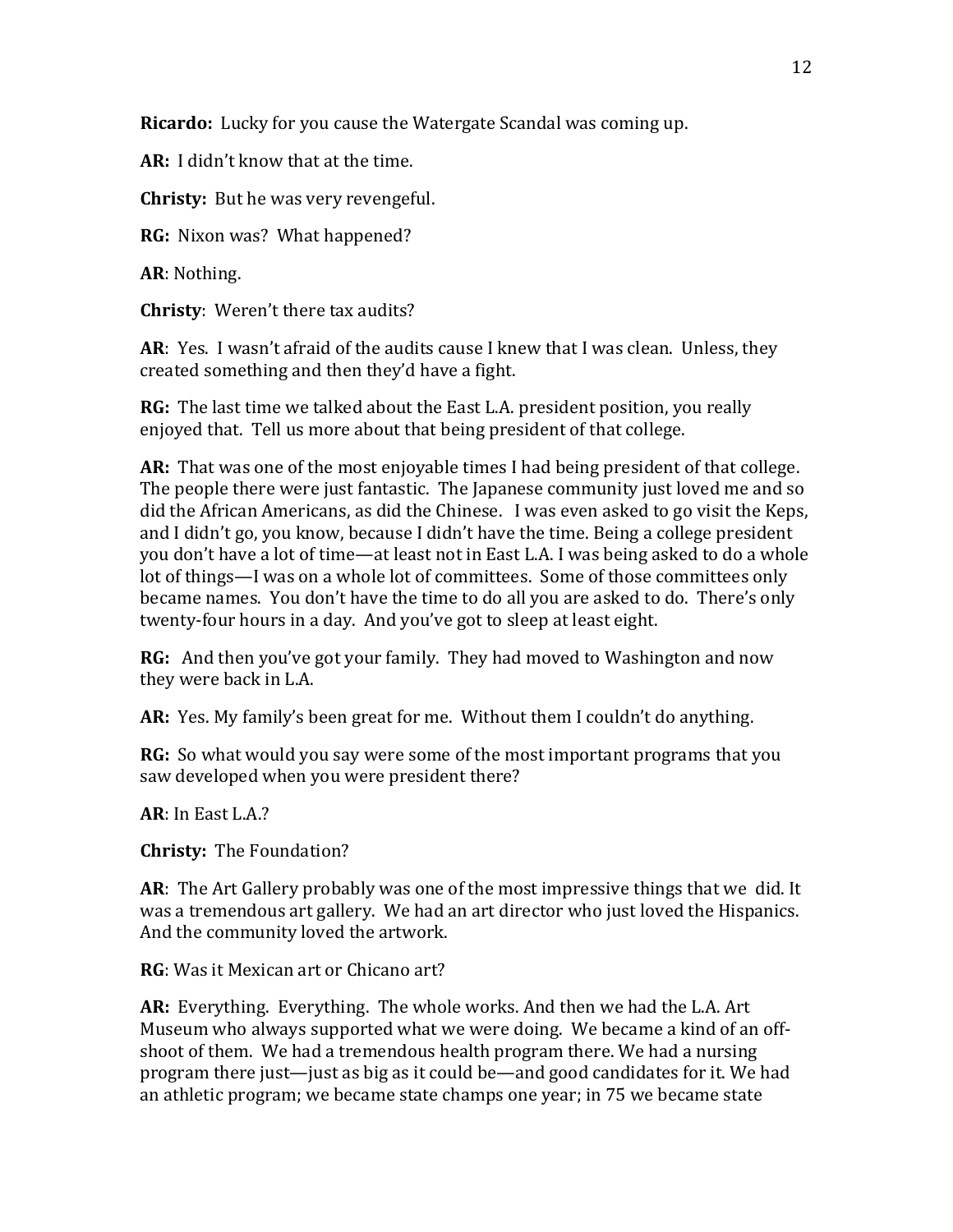football champs. We had Al Padilla who was our football coach. Not only was he a good coach, but he was an outstanding person, a good human being. We had a tremendous health program. We partnered with USC in the L.A. health program at the L.A. Hospital there. We had some outstanding teachers there, really very, very dedicated, and very involved; and the student body was just outstanding.

I really enjoyed my stay there. But you know, like everything else, if you stay there too long you begin to smell. You realize it's time to leave. So, yeah . . .When the next presidential election came, by that time Mr. Nixon was gone and Mr. Ford had taken over; President Ford took over the presidency and Jimmy Carter came into the picture. So I invited both of them to come to the 16th of September Parade that we have in East L.A. every year. And the president of the college is the head of the program. So I did all the invitations. So I invited both of them.

Carter accepted; Ford did not. My assumption is that Ford looked at the registration list and saw three-to-one Democrats. There wasn't much for him to pick up there. So being a wise man he won. Not being a wise man he lost.

**RG:** President Carter showed up?

**AR:** President Carter showed up. We invited him all over. He got to be friends with everybody around there. Everybody liked him. And he liked what he saw. And he told me he liked what he saw. Then about a week later after he got back to Washington, I got a phone call from his staff asking if I would like to be considered for a position in his Administration. And I said, "Yes I would like to consider it—but something I could do." A couple of months after he was in office, I got a phone call from his head staff asking me if I would like to come to Washington as Assistant Secretary of the Treasury.

I said to him, "I can't even keep my book accounts. I said to the Secretary, "I have absolutely no background in that area, other than spending and being over spent." I said, "If you have any other openings, call me and let me know." A few months later I got a call. "How would you like to be Commissioner of Equal Opportunity?" "I know about that." I said, "Okay. I will take it. I will accept the opportunity to become . . ." So I went through the whole process of filling out the their forms and everything.

Then I got a call from the head of the EEOC, which was Eleanor Holmes Norton. And she says, "The President's going to select you to be a candidate for EEOC." I said, "Okay." She says, "I would like to come out and visit with you. I said Sure, Anytime. She came out. We had a good long talk. We became good friends almost immediately. She's a nice, bright, wonderful woman. So we became friends and she said, "When you get sworn in I want to be here." I said Okay. So I was to be sworn in by a judge who became a friend of mine—I was sworn in by Eleanor Holmes Norton. It was held in a court. The court was filled with mostly my family. But it was filled.

**AR: (**To Christy): Do you remember that? You were there. Remember that? Where were you at that time?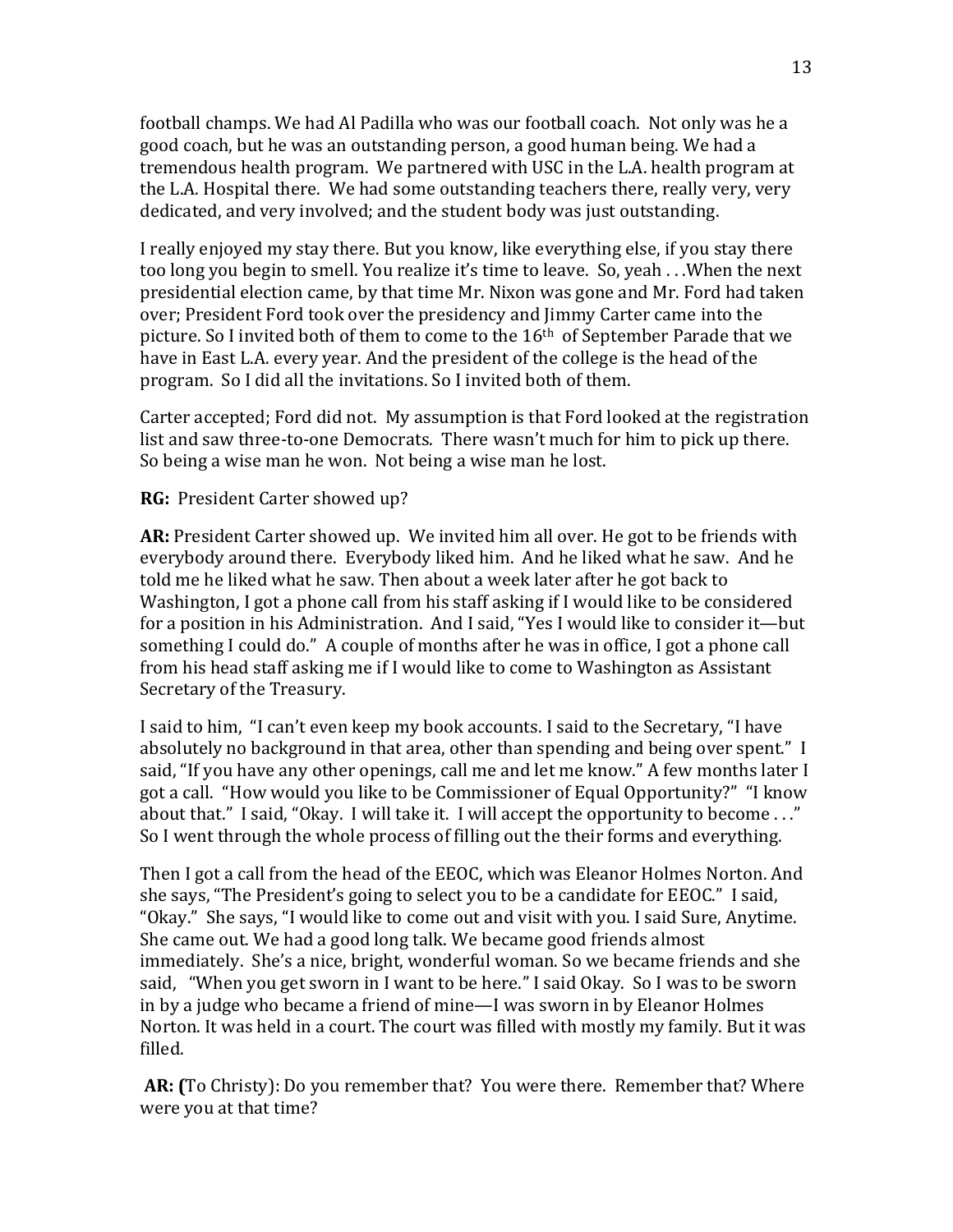**Christy:** L.A. No. I don't know where I lived. I think I lived in DC? The Bay Area? Oakland. I don't know where I lived. But not here.

**RG**: By now you had left the nest. So, explain what the EEOC dies for those who don't understand.

**AR:** The EEOC is an agency that resolves conflicts when the plaintiff considers that he has been—or demonstrates—discriminated against by the employer because of race, religion, or national origin.

## **Christy**: Or gender.

**AR:** Usually there are court hearings on that. The offender is represented by EEOC if they think he has a case. Or of course the other person has an attorney or the company has an attorney. So that's how they are resolved. However, at the time, EEOC there was limited information on Hispanics. And it was my job at that time as I saw it to create basic information about Hispanics so that they could be used in determining if there were any cases against them that implied race, religion, or national origin.

So I hired me an attorney, to be on my staff. Segismundo Perez. Segismundo was a Cuban. He came to this country and got a law—he was an attorney in Cuba, came to this country, went to school, got a law degree, passed the law exams, and became an attorney in the United States. And so I said, 'This guy has enough training in the law in other countries as well as this one. So he can probably recognize the difference between traditional discrimination and discrimination because of race or nationality." And so he became a member of my staff.

And then I had my writer, Dean Bistline who—he and I had been teachers here in San Diego—and friends for life. He died about 3 or 4 years ago.

**RG**: So, together you produced this Report, *EEOC And Hispanics*. What was in that report? What was that about?

**AR**: It really was there to clarify what could be considered as a road to create or understand where discrimination was, based on non-traditional concerns toward discrimination by nationality, by religion, or by appearance. And so that's what Segismundo was good at doing. And we won so many cases based on his concept. Because, you know—he was a white man, but he was not (laughs). He had resonance that was unbelievable--intelligence that was there—and the same thing with Dean Bistline.

**RG**: At what point did you meet Randy Hearst--Randolph Hearst, Jr.? Was that during this time or was that before?

That was about this time. I was at this conference where we were getting people together to talk about developing a bilingual program. The commissioner decided to bring all his staff together and spell out this problem because we have to get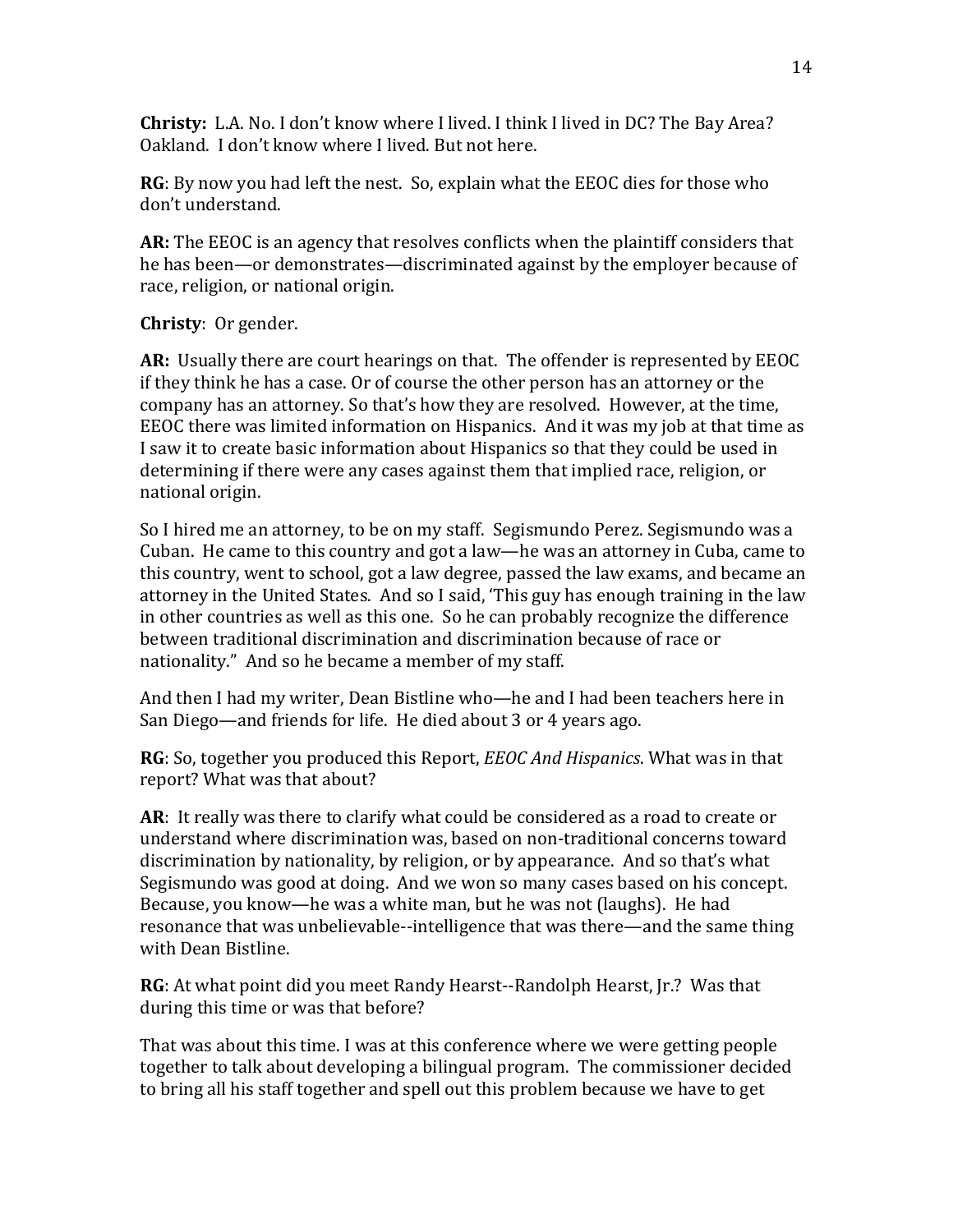through the legislation in order to get funded. And so he wanted all of the information that he could get from his staff. What I've described is what was seen as our review of the country and the problem. One of the former superintendants of schools in California raised the question. He said, "What you need, you need some foundation to provide the monies to do the. . . . excuse me" (coughs).

**Christy**: When you met Randy Hearst was when you were in the Office of Education. You had been talking about EEOC before. And that was in Jimmy Carter's, so that was in the late '70s right, 80s,okay. You met Randy Hearst when you were in the Office of Education, which was in the late 60s, early 70s. So we're talking '67 '68.

**RG**: So that was before you came to Washington. Okay. We'll talk about how that related.

**AR.** Okay. At these meetings, the former Superintendent of Schools in California suggested that the Hearst Corporation had a foundation that specialized in education. So I said, "Great. How're you going to get them to fund this? " He said, "I'm not. You are." I said, "Hey, you're talking to a dude who never had two dimes to rub in his pocket. I'm going to talk to a rich dude like that? You're crazy." I went. I was selected as the person to go.

So I said okay. I went to San Francisco. Rented a car. Got his address. Got directions on how to get there. Got there. Rang the bell, thinking that, you know, a servant or something was going to come to the door. And it was Mr. Hearst. He greeted me. Invited me in. Introduced me to his wife—first wife. Walked into his Living room. Sat down on a chair over there. And I Sat in a chair across from him. And I said to him in Spanish:

## *"Bueno, aqui hoy a platicar con ustedes sobre unos problemas que tememos en Los Estados Unidos* y quiero que nos ayuden. Cinco problemas . . ."

I told him that children were not learning because they didn't understand what the teachers were saying. And that there was a need for us to have a national bilingual program that taught the children their learning and as they progressed they could become a part of the learning process. But they are not going to do that until we provide a program that will bridge the understanding of children in one language until they learn the other language—and that we have to find a way of doing this. There's nothing to it—and I was telling him all this in Spanish—and there's nothing to it because they're doing this in Canada everyday.

And we are supposed to be the leaders of the nation in Education. But we're not. And the reason that we're not is that we need somehow to bridge that knowledge so that our language understands—that is, our school system understands that we are not fulfilling the promises that we have made in this country.

**RG**: So how did he respond to listening to Spanish for a half an hour?